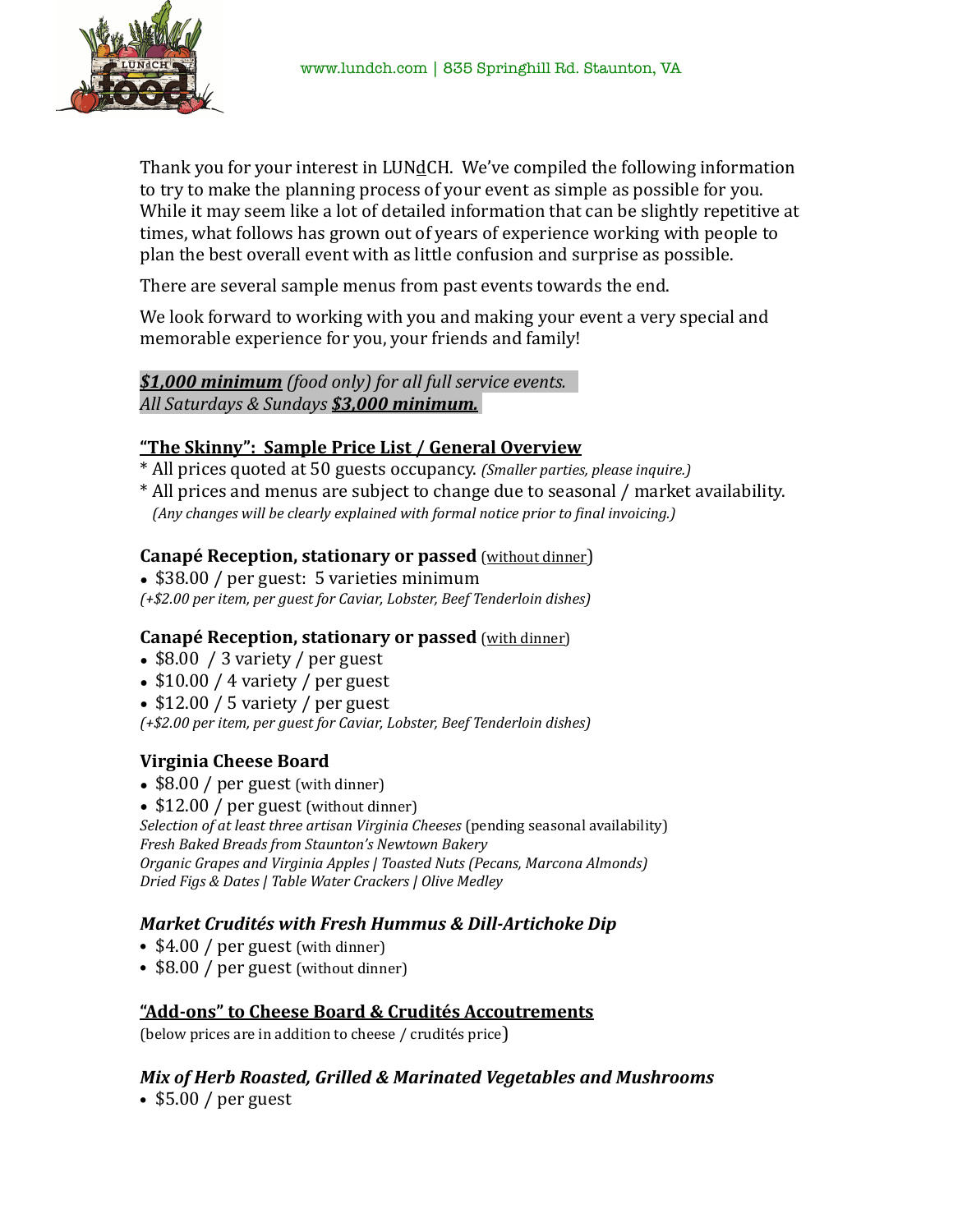# *House-made Preserves, Chutneys and Pickled Vegetables*

•  $$5.00 / per guest$ 

# **Selection of Artisan Virginia Salumis and Hams**

• \$8.00 / per guest

# **Chesapeake Oyster Bar:** Raw & Hot presentations available.

• \$2.50 / per oyster

### **Dinner Styles:**

**\*Minimum starting price only!** Price can vary greatly depending on ingredients. *(e.g. sample prices would not be accurate for Morel mushrooms, lobster or caviar)* 

# **Harvest Style Buffet** \$55.00 / per guest

- Minimum of 5 dishes (2 vegetable, starch, salad and protein).
- ML Food typically has all the necessary platters and serving utensils for buffets, so you won't need to worry about renting those *(some exceptions for specialty items)*.

### **Family Style \$65.00** / per guest

- Minimum of 5 dishes (4 of vegetables & starch or salad and one protein).
- *Additional platters & serving utensils may be needed outside of my inventory,* hence higher rental cost. (Please bear in mind table space management when considering *family style.*)
- Family Style dinners are better served with a few additional wait-staff to ensure the food platters get out to the tables fast enough.

# **Muti-Course Plated \$75.00 / per guest**

- 4 courses: demitasse of soup with amuse-bouche, appetizer, main-course and predessert.
- Three main-course selections for you to offer *(in advance)* to your guests: Vegetarian, Fish and Meat.
- Plated dinners will greatly increase the amount of servers and kitchen staff needed. I would not recommend doing a plated dinner for a 100 guests with less than 8 servers and 4 kitchen staff.

### **Pre-set one course Plated \$45.00 / per guest**

- single course Protein, Starch, Vegetable and salad, ideally pre-set at guest's place prior to entering dining area.
- Three main-course selections for you to offer *(in advance)* to your guests: Vegetarian, Fish and Meat.
- Plated dinners will greatly increase the amount of servers and kitchen staff needed. I would not recommend doing a plated dinner for a 100 guests with less than 8 servers and 4 kitchen staff.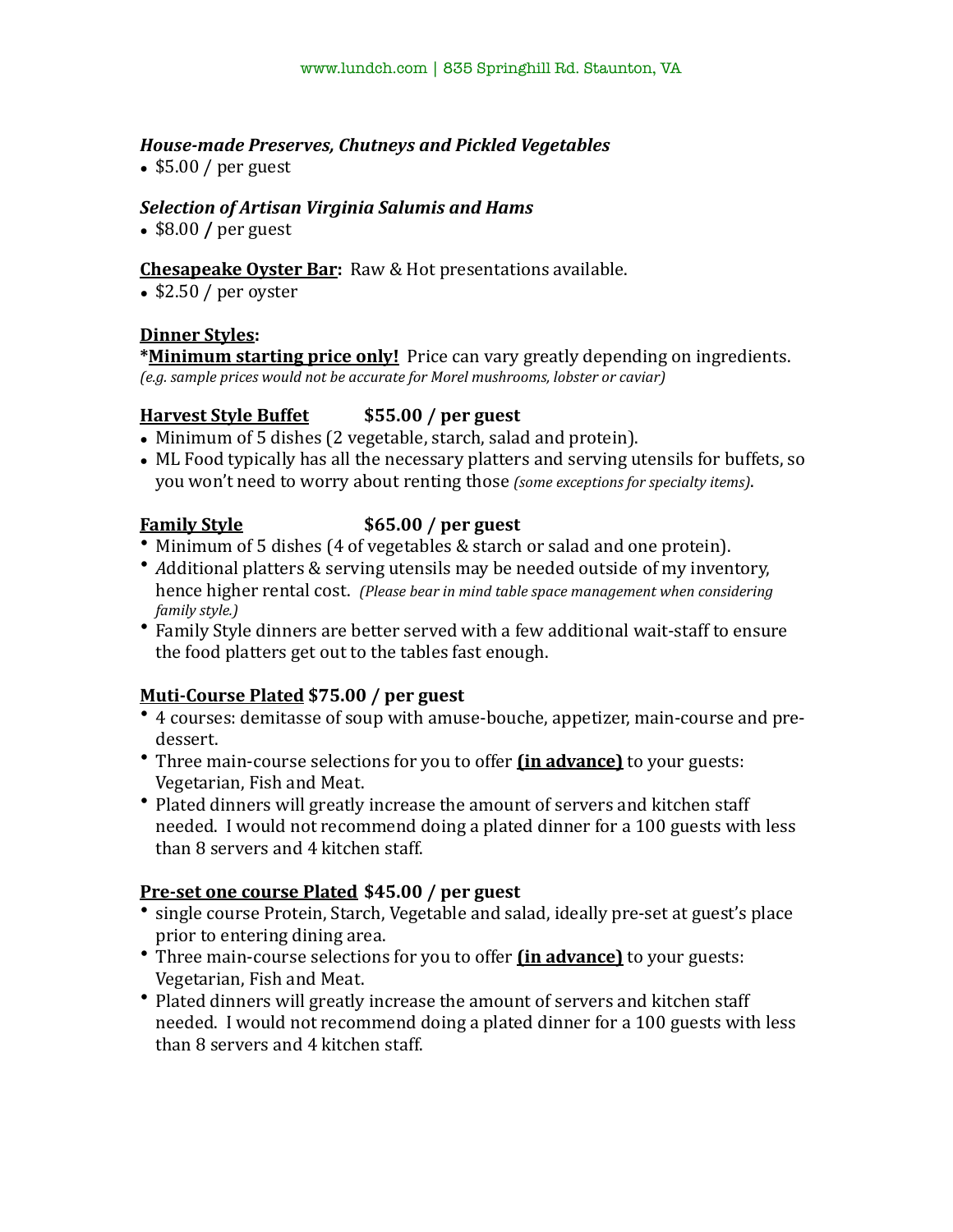# **Kid's Meals:**

Bag lunches and separate kid's "mini buffets" are available and we are happy to do them. As a father, I know that happy kids can make or break the success of an evening! 

# **Other fees / What to expect:**

*Planning a wedding or large event is no small task. More and more people are doing it themselves nowadays.* With all of the other logistics involved, (flowers, venue charge, photographer, DJ / band, wedding planner, cake, etc.) it can be very frustrating to find *out about additional thousands that you hadn't budgeted for. With that said, we try to be clear about all the little things that you will need to pay for. It's our goal to be as upfront as possible, so there are not any surprises in the end.* 

# **Planning / Consultation Fee:**

Events over 75 guests may be subject to a one-time Planning/Consultation fee of \$500.00. This fee covers unlimited site visits, phone, email and in-person consultation, menu development, tasting, rental coordination and all other various forms of coordination throughout your event process.

# **Server / Kitchen Staff Labor:**

- A typical 100-guest event "buffet-style" dinner with one bar is best staffed with five to six servers and 2 kitchen assistants, depending on the involvement of setup and break-down. Each server & kt assistant is  $$28$  / hour, including set-up, break-down and drive time.
- Please count on an additional  $$1,000 $2,500$  in labor.
- Events under 75 guests may be executed with just one kitchen assistant.
- Mike Lund or James Harris are on site for all events and oversee all aspects.
- **We do not charge gratuity.** You are paying the staff a fair wage for a long day's work. If you are blown away and would like to leave something extra for the staff, that's up to you, but not expected.
- If any member of our staff does not perform up to our expectations, they will be paid minimum wage for their time. This difference will be refunded back to you with our apology.  $*$ This hasn't happened yet  $\odot$ !

# **Coffee / Non-Alcohol Beverage Service:**

- There is a flat fee of \$200 (per 100 guests) to cover our costs for coffee service.
- We only use coffee from local roasters and organic creamer and sugar. *\*We do not provide Artificial sweeteners.*
- Herb infused iced teas, still and sparkling waters, imported sodas, and sodas are all available at actual  $cost + $50$  purchase, storage and delivery fee.
- Ice is charged at actual costs **+ \$50** purchase, storage and delivery fee.
- Disposable cups, plates, napkin, etc. are charged at actual costs **+ \$50** purchase, storage and delivery fee.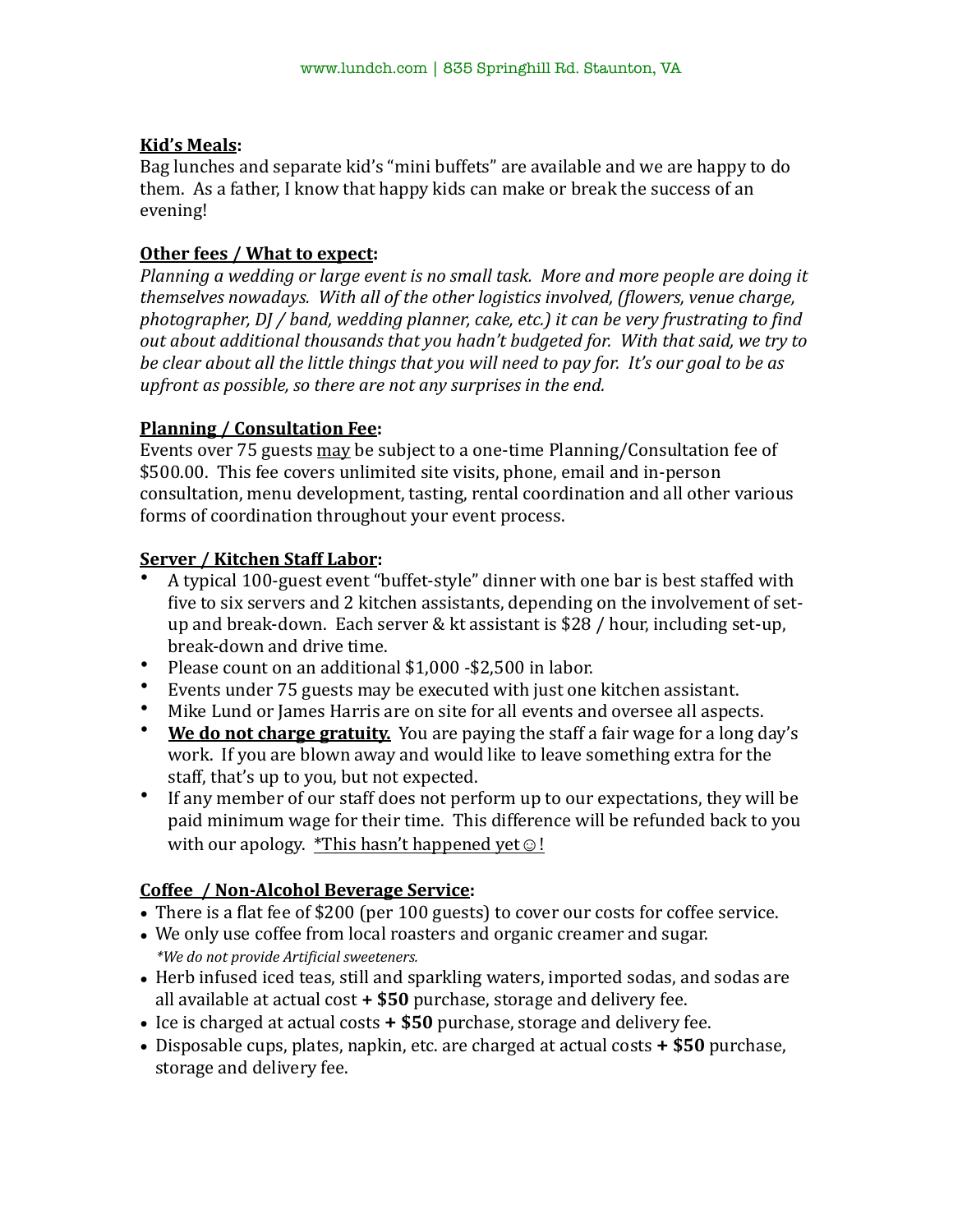# **Alcohol:**

We no longer have an ABC license outside of our restaurant. Most of our guests provide their own alcohol within accordance of the Virginia ABC and the specific venue. Most often you will need to secure a Banquet License. Please start the process at least two weeks in advance of your event. This can be easily obtained online: http://www.abc.virginia.gov/licensing/banquet.htm

We can still provide bartenders, bar set-ups, and signature cocktail mixers if necessary. 

### **We can under NO circumstances purchase, pick-up, transport or store your alcohol!**

# **Rentals:**

*Rental prices can vary greatly depending on venue and dinner style. Some venues* provide tables and chairs, some glasses and even linens. Others are basically just a room that you need to fill with everything from tables right down to a temporary restroom. In addition, some venues do not have a kitchen with any cooking equipment and it is necessary to rent portable ovens, cooking ranges and a catering tent.

We request that you set-up an account directly with the rental company. However, we *are happy to help coordinate with ordering and delivery, pick-up logistics, etc.* 

Looking to save money by moving your ceremony chairs to then use them as your reception chairs? If your venue's staff or wedding planner are unable or unwilling to move the chairs, then we charge **\$2 per chair** that needs to be moved.

**Vendor Meals:** We prefer to not have to worry about feeding additional outside staff while focused on making your event the very best it can be. If meals are required in the contracts of your other vendors (band, DJ, photographers, entertainment), please let us know as soon as possible, but no later than two weeks prior to the event!! Vendor boxed meals are \$25 each.

**Cake / Desserts:** We don't do wedding cakes. We're capable and could if you'd really like, but then you would have to find someone else to cater the dinner! However, we've worked with some very talented pastry chefs over the years and would be happy to put you in touch with them. We are happy to create special desserts for you as well! \*We do not charge a cake cutting fee! (Because that's just ridiculous!)

**Nearly Zero Waste**: Full recycle / compost events are available. Please inquire. We're also happy to assist with procuring compostable and sustainable disposable plates cups in lieu of rented china and glassware.

### **Taxes:**

All food is subject to a 5.3% Virginia state sales tax,  $& 7\%$  Staunton City meals tax  $= 12.3\%$  total tax on Food Only.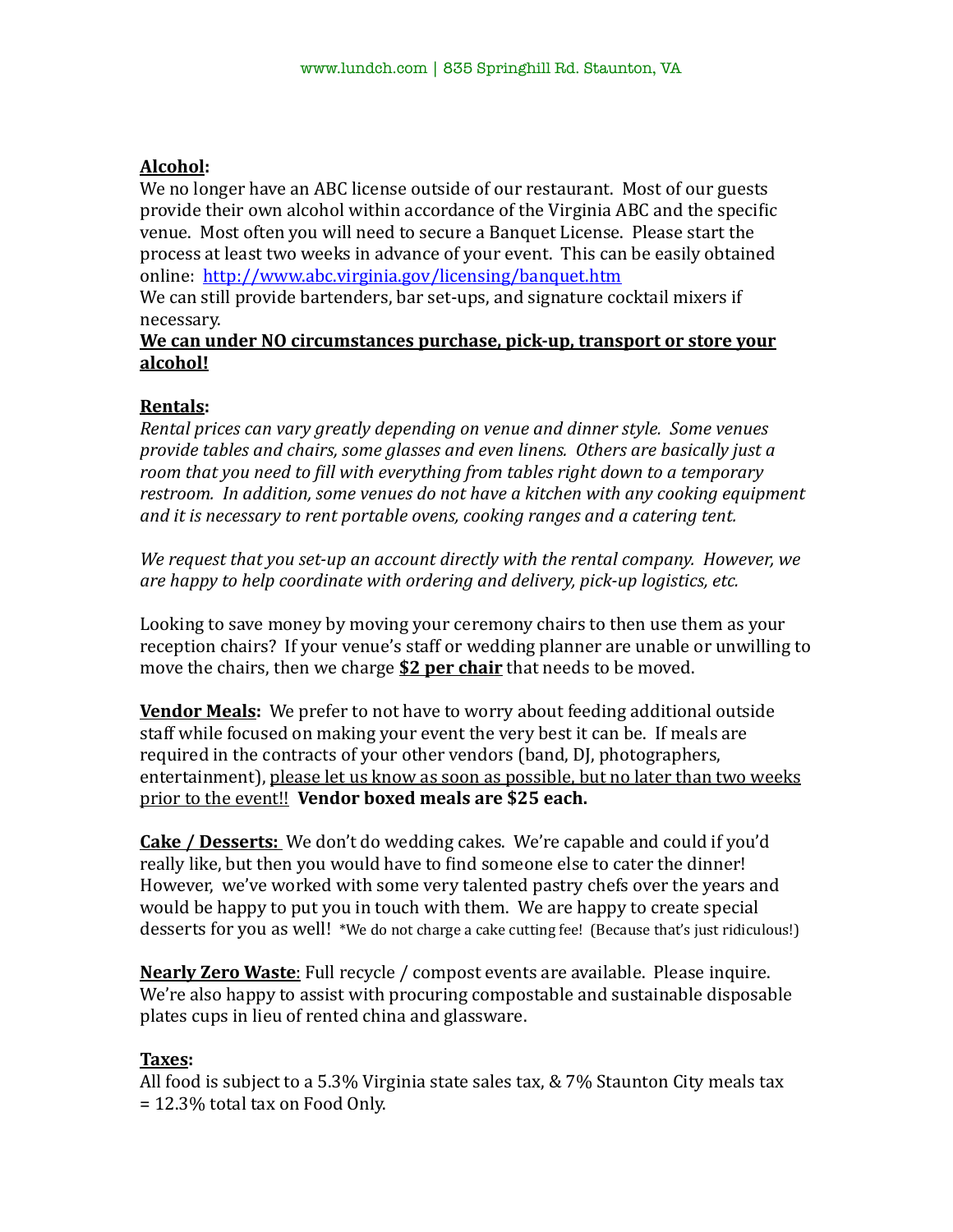### **Payments:**

- Non-refundable 30% of invoice total is due upon booking.
- Remaining balance is due day of the event. \*For some larger events we may ask for an additional 50% deposit one week prior to go towards purchases.
- Cash and check are preferred method of payment.
- Credit Card payments are subject to  $3.5\%$  processing fee. This is what it costs us to process them.

### **Additional Services from LUNdCH:**

### **Drop-off & Corporate Catering:**

Boxed Lunches, Meeting Buffets,

### **Private Event Space:**

Your private restaurant for the evening at our shop in Staunton. Host your next event in our Staunton, VA Springhill Rd. location. Seated dinners for up to  $50$  guests, receptions for up to  $75$  guests. \*No room charge! \$1,000 minimum for food.

# **In-home Private Dining:**

Starting at  $$100.00 / per$  guest / 4 courses. Additional fees if a server is desired or if rentals are required. Subject to transportation fee depending on location.

**Real sample mid-Summer passed canapés & buffet:** 

canapés

*Virginia Ham Biscuits with Fig Chutney* 

Trio of Gazpacho's *Traditional, H2o & Verde*

*Smoked Highland County Trout Crostini with Horseradish Beets* 

*Itty Bitty Crab-cake with Remoulade* 

this evening's dinner

*Chilled Dilled Copper River River Salmon with Dill Mustard & Marinated Cukes Chimichurri Polyface Farm Chicken Moroccan Chic Pea Salad Green Bean, Roast Beets & Potatoes* 

*with Herb Vinaigrette* 

*Market Antipasti with \*Sauce Romesco* (\*contains almonds)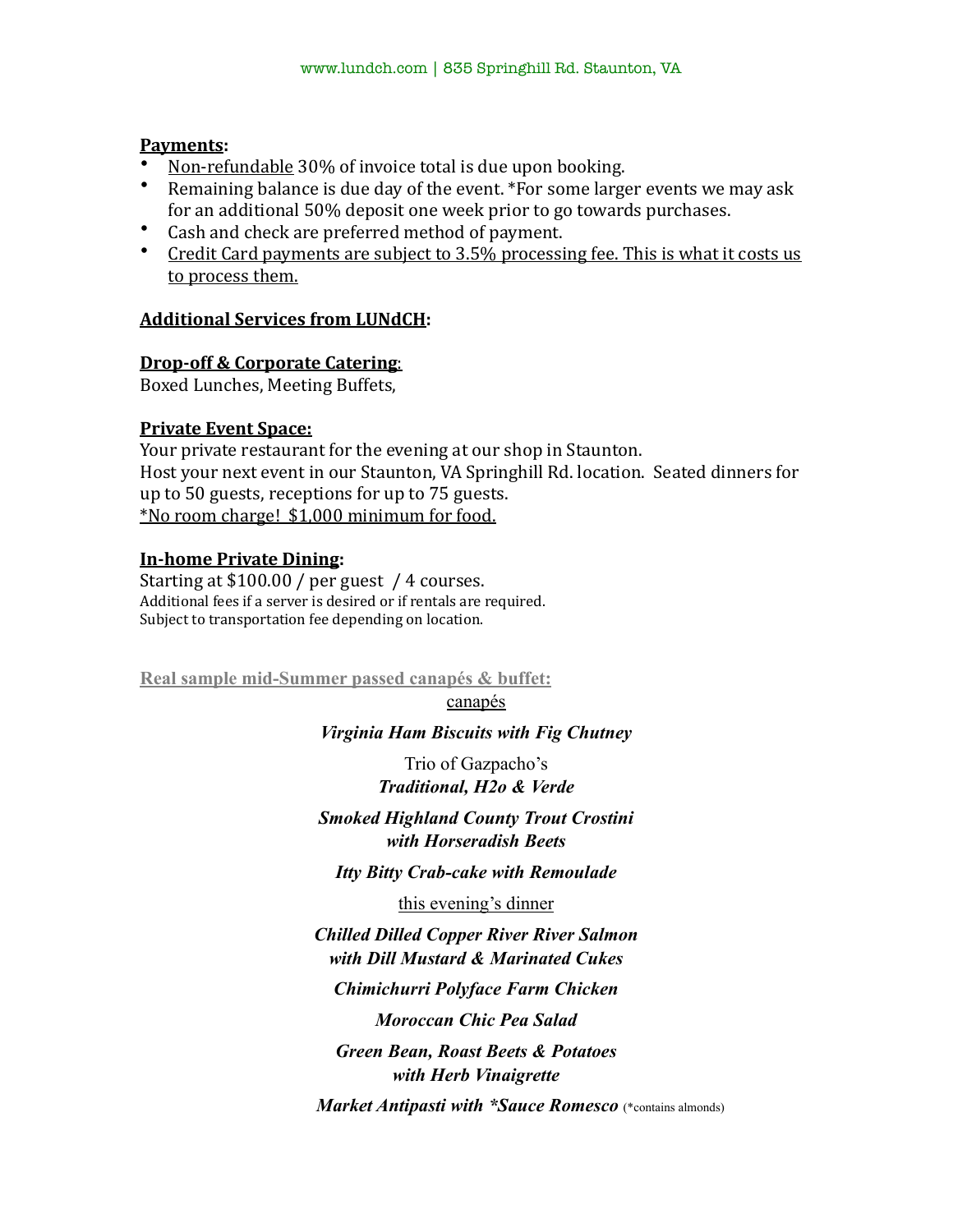**Real sample late-Summer, stationary canapés and "Dressed-up BBQ buffet"**

this evening's snacks *Deviled Eggs A selection of Virginia and Imported Cheeses Fresh Fruit with Honey Yogurt Dip*  Shen Valley "Dressed-up BBQ" *Chopped Pork Shoulder Chimichurri Polyface Chicken Baked Black "Street Corn" Beans Marinated Ginger Soy Slaw Dilly Apple Potato Salad Traditional, Eat Carolina & Mustard BBQ Sauces* 

**Real sample Family Style Winter menu:** 

**Virginia Cheese Board**

*Mountain View Cheddar, Meadow Creek Appalachian & Grayson, Horseradish & Beet Spiked Fresh Chèvre, Newtown Baking Breads, VA Apples, Grapes, Figs & Dates, Spiced Pecans, Marcona Almonds Marinated Olives, VA Ham & Salumis*

### **Family Style Dinner**

- *• Herbed Mustard Glazed Roast Lamb Shoulder*
- *• Curried Cauliflower & Lentils*
- *• Chilled Dilled & Grilled Salmon*
- *• Wild Rice & Kale Salad with Pecans & Raisins*
- •*Charred Brussel Sprouts with Roast Beets & Pickled Cranberries*

### **Dessert Bar in Miniature**

- *• Espresso Dark Chocolate Mousse* (GF)
- *• Ginger Pana Cotta with Sesame gelée* (GF)
- *• Fresh Berry Tarts with Lemon Curd*
- *• Key Lime Bars*
- *• Rosemary Pistachio Sugar Cookies*

**Real sample October passed canapés & buffet:**

*Tiny VA Ham Biscuits with Chutney* 

*Warm Shot of Tomato Soup with Grilled Pimento Cheese Dipper*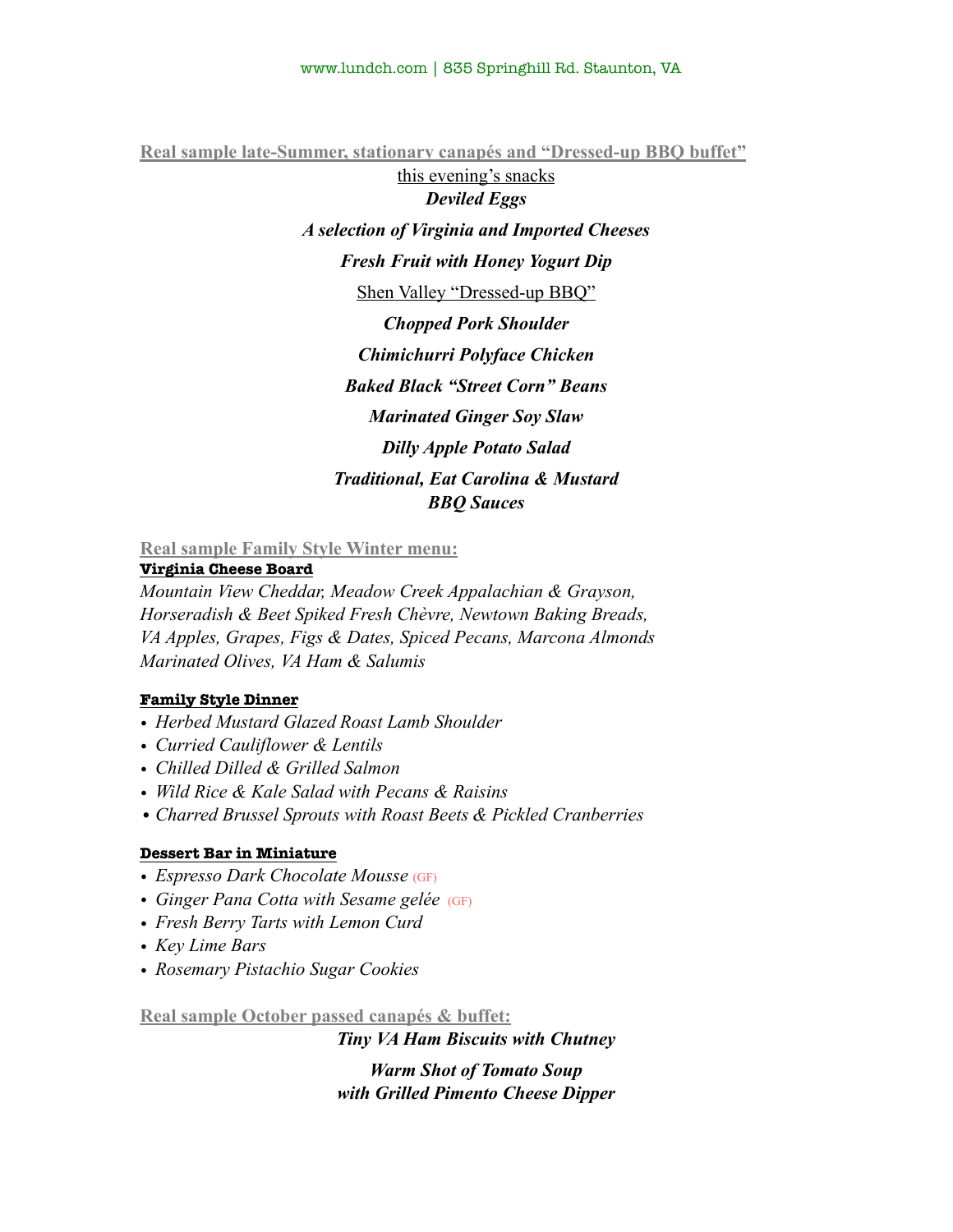www.lundch.com | 835 Springhill Rd. Staunton, VA

*The World's Smallest Falafel Aloo Tiki with Guacamole*  this evening's dinner

# *Local Greens, Marinated Apple & Fennel, Roast Beets Pickled Cranberries, Blue Cheese & Herb Vinaigrette*

*Day Braised Beef Short Ribs with Mushrooms & Horseradish au Jus Herb Roast Virginia Chicken* 

*Potato Cauliflower Puree* 

*Autumn Vegetable Antipasti with Sauce Romesco* 

**Real sample early-Spring, passed canapés and plated dinner:** 

### **Canapes**

- *• Horseradish spiked Beet Crostini w/ VA Smoked Trout (baby arugula)*
- *• House Cured Smoked Salmon on Rye w/ Marinated Cukes & Dill Mustard*  (pickled shallot, shaved egg, fried caper)
- *• Tiny Falafel w/ Tzatziki*
- *• Liptauer Crostini*

### **Dinner**

- *•* Gazpacho "Cosmo"
- *• Mint Vinaigrette Salad of Green Beans, Roast Beets, Pickled Radish & Potato*
- *• Day Braised Beef Short Rib on Saffron Risotto with roast Cabbage, chilled grilled local Asparagus w/ Sauce Romesco*

**Cheese plate** "Old & New World Cheese Plate"

Spanish Monte Enebro, Manchego, Meadow Creek Appalachian Figs & Dates, VA Apples, Grapes, Marcona Almonds, Spiced Pecans, Olives, Membrillo, Newtown Bread

**Real sample, Brunch Huevos Rancheros "Bar":** 

*Yogurt & Fruit Bar Huevos Rancheros Anathallo Acres Beef Sirloin Barbocoa Baked Black Beans & Rice Jalapeño Hash-brown Casserole Pica De Gallo & Guacamole Gail's Wedding Cake*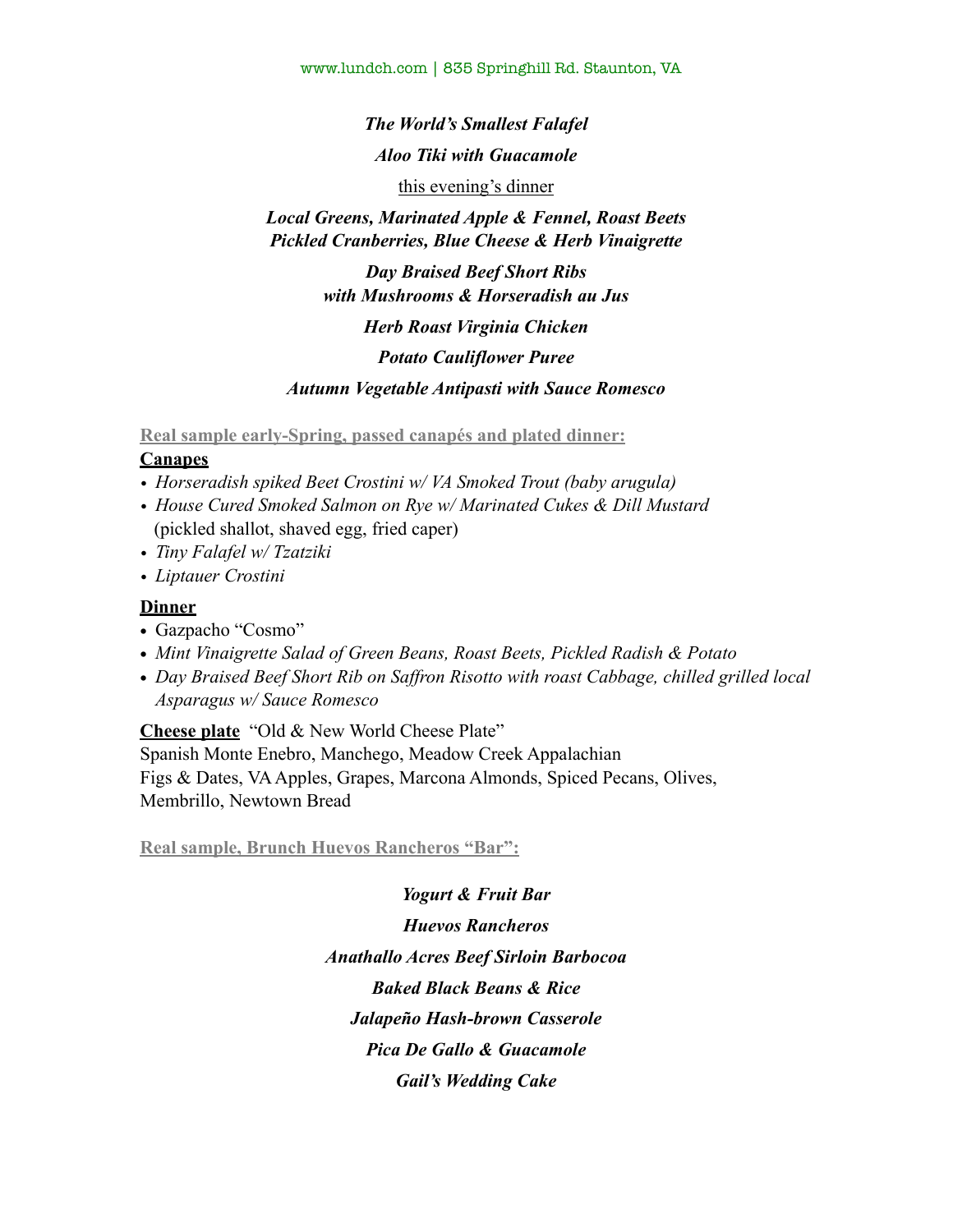### www.lundch.com | 835 Springhill Rd. Staunton, VA

**Real sample, Heavy hors d'ouvres dinner:** 

this evening's snacks *Selection of Cheeses & Accouterments ~ Fresh Crudités, Hummus & Artichoke Parmesan* ~ *Pickled Shrimp "Deviled Eggs" ~ Smoked VA Trout Crostini with Beet Chèvre & Arugula ~ Tomato Soup Shooters with Pimento Cheese Dunker ~ Tiny Crab-cake with Remoulade ~ Itty Bitty Falafel with Tzatziki ~ Little Lobster Rolls ~ The World's Smallest Filet Mignon with Horseradish Cream* 

> a little something sweet *~*

*Espresso Chocolate Mousse* 

**Real sample, late-Fall, cheese board, passed canapés, family style dinner, dessert bar:** 

#### Virginia Cheese & Homemade Antipasti

Selection of VA Cheese | VA Apples & Pears | Fresh Bread Sticks Toasted Pecans & Marcona Almonds | Marinated Olives Pickled & Roasted Vegetables | Crudités & Hummus

**Canapés (Passed):** 

**BBQ** Shrimp & Grits

*Chilled Shots of Pumpkin Bisque with Curry Creme* 

The World's Smallest Filet Mignon with Horseradish Cream

*Creamed Corn & Mushroom Risotto Cakes* 

#### **Family Style Dinner:**

*Honey & Herb Brined Roasted Polyface Farm Turkey* 

*Cider & Mustard Braised Autumn Olive Farm Pork Shoulder* 

*Red Eye Gravy & Cranberry Pomegranate Chutney* (Chutney served in mason jars) *Sausage, Apple & Sage Stuffing* 

*Duet of Potatoes:* **Rierson's Farm Colorado Horseradish & Bourbon Spiked Virginia Sweets**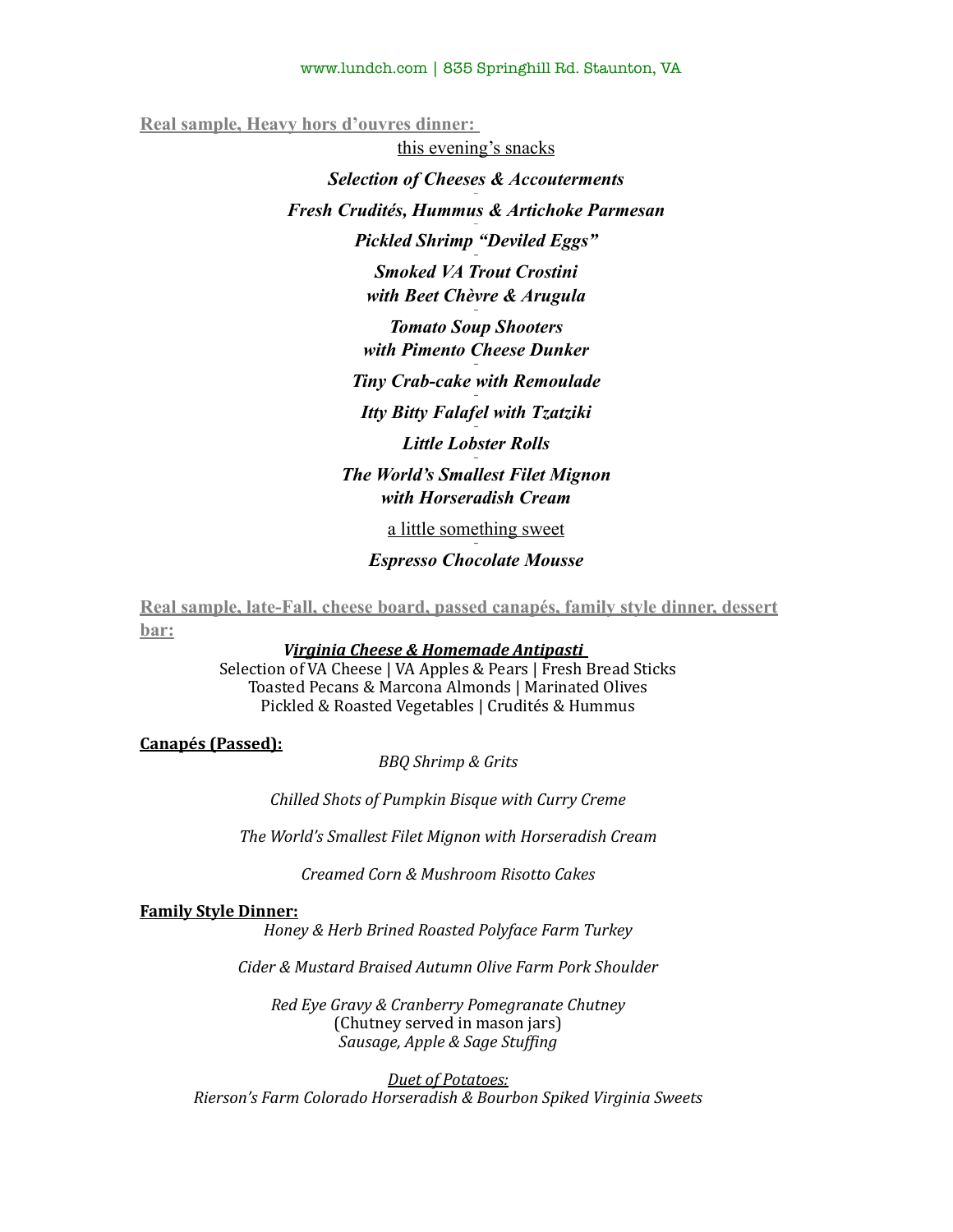### *Melange of Green Beans, Roasted Beets & Pickled Autumn Vegetables with Minted Chèvre Vinaigrette*

#### **Dessert Bar in Miniature:**

*Pumpkin Squares Choco-Bacon Brownies "Caramel Apple" Cakes* (with stick!) *Carrot Cupcakes Pecan Phylo Tarts Lemon Rosemary Shortbread* 

**Real sample, Oyster Bar, passed Canapés, plated Dinner, Gelato Bar, Cookie** Table:

**Rappahannock River Oysters Raw on the ½ Shell 2 Ways** *Vodka Spiked with Pear Rice Wine Mignonette with Cucumber Salsa*

#### **Virginia Cheese Board**

*Caromont Farm's Fresh Chèvre & Red Row Mountain View Dairy Cheddar, Meadow Creek Dairy Appalachian Olives, Fresh Local Fruit & Grapes, Marcona Almonds & Spiced Pecans Fresh Breads & Bread Sticks from Staunton's Newtown Bakery* 

### **Passed Canapés:**

*BBQ Shrimp & Grits The World's Smallest Filet Mignon with Horseradish Cream? Mascarpone & Bruschetta Crostini* 

### *this evening's menu:*

*Demitasse of Liquid Autumn Soup with Curry Creme*

*Charred Brussels Sprout & Roasted Beet Salad with Toasted Walnuts, Chèvre Croquet & Parsley Mint Vinaigrette* 

*Main Course Choice of: -* 

*Vinegar Works Gastrique Braised Pork Shoulder with Butternut Squash Puree & Wilted Autumn Greens -* 

*Potato Crusted Chesapeake Rockfish Butternut Squash Risotto & Broccolini Sauté -* 

*Sweet Potato Gnocchi & Local Mushroom Sauté with Shaved Parmesan*

#### *Gelato Sundae Bar*

*White Chocolate Grisbi, Vanilla & Blackberry Sorbet Homemade Mixed Berry & Chocolate Syrups, Toasted Walnuts, Waffle Cone Chips, Jimmies, Crushed Peanut Butter Cups* 

#### *Cookie Table:*

*Choco-Bacon, Oatmeal Raisin, Peanut-butter Chip, Truffled Brownies, Pumpkin Cheesecake Bars, Lemon Rosemary Shortbread*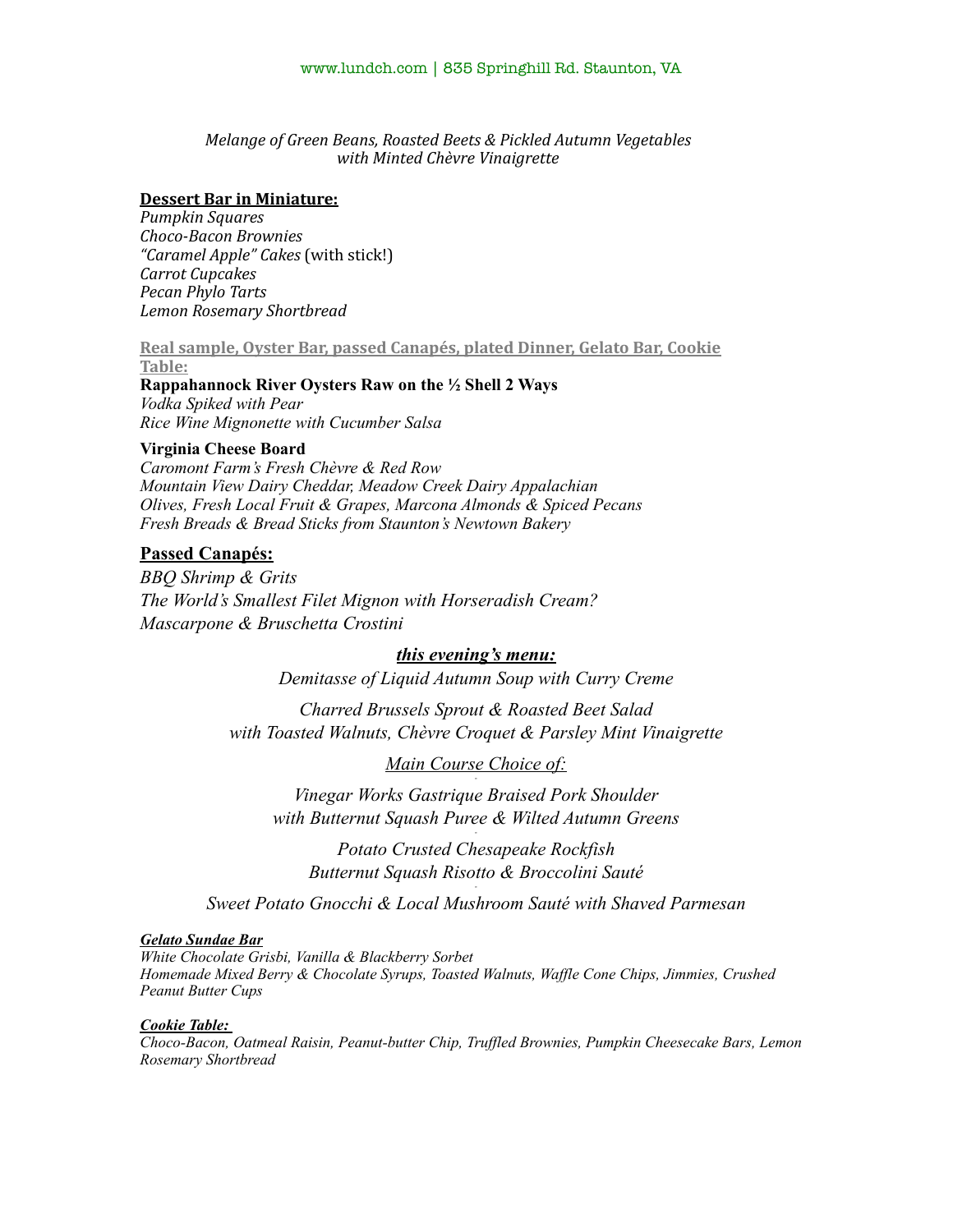# **Pick-up | Drop-off "to-go" Catering Menu**

*This is not a full service catering menu. These items are for pick-up or delivery only. 48 hour notice required! Delivery fees apply.* 

*Staunton: \$15 | Augusta County \$30 | Harrisonburg \$50 Charlottesville \$75 | Bath, Highland & Rockbridge Counties \$100* 

### **Polyface Farm Deviled Eggs:** *by the dozen (not mix & match!)*

- •Traditional *\$15 dozen*
- •Pickled Shrimp *\$24 dozen*

### **Horseradish Spiked Beet & Smoked VA Trout Crostini** *\$24 dozen*

### **Jumbo Cocktail Shrimp with Aioli Pimenton** *\$17 dozen*

**Crudités with Hummus & Artichoke Parmesan Dip** *\*ample for 10 guests \$35*

**Selection of Virginia Cheeses with Accouterments** *\*ample for 10 guests \$85* Marcona Almonds | Spiced Pecans | Newtown Breads Dried Figs & Dates | Grapes | Shaved Apples

•**Salumi** add on to Cheese Board *\$30*

• **House Pickles** add on to Cheese Board *\$7*

### **Fruit Platter with our Honey Greek Yogurt** \**ample for 10 guests \$45*

### **Edwards Country Ham Buttermilk Biscuits with Fig Chutney**

- •*2 dozen itty bitty \$24*
- •*1 dozen medium sized \$24*

### **Roast Beef Sliders with Cheddar, Arugula & Horsey Cream** *\$30 dozen*

### **Chopped Pork Sliders with Marinated Slaw & Mustard-Q** *\$27 dozen*

### **Tea Sandwiches:** *\$20 dozen (mix & match OK!)*

- •Cucumber Antipasti
- •Curried Chicken Salad
- •Pimento with Onion Marmalade

### **Side Salads** *\$12 pint*

- Dilled Potato
- •Pesto Pasta
- •Herbed White Beans
- •Quinoa Kale with Sherry Vinaigrette
- Green Bean, Apple, Manchego, Potato

### **Smoked VA Trout Board** *\$75 per 10 guests*

Dill Mustard, Marinated Cukes, Capers, Chopped Egg, Shaved Shallot, Water Crackers, H2o Cress

**Chilled Dilled & Grilled Salmon Board** *\$110 per 10 guests* \*subject to market \$ \*wild when available

Dill Mustard, Marinated Cukes, Capers, Chopped Egg, Shaved Shallot, Water Crackers, H2o Cress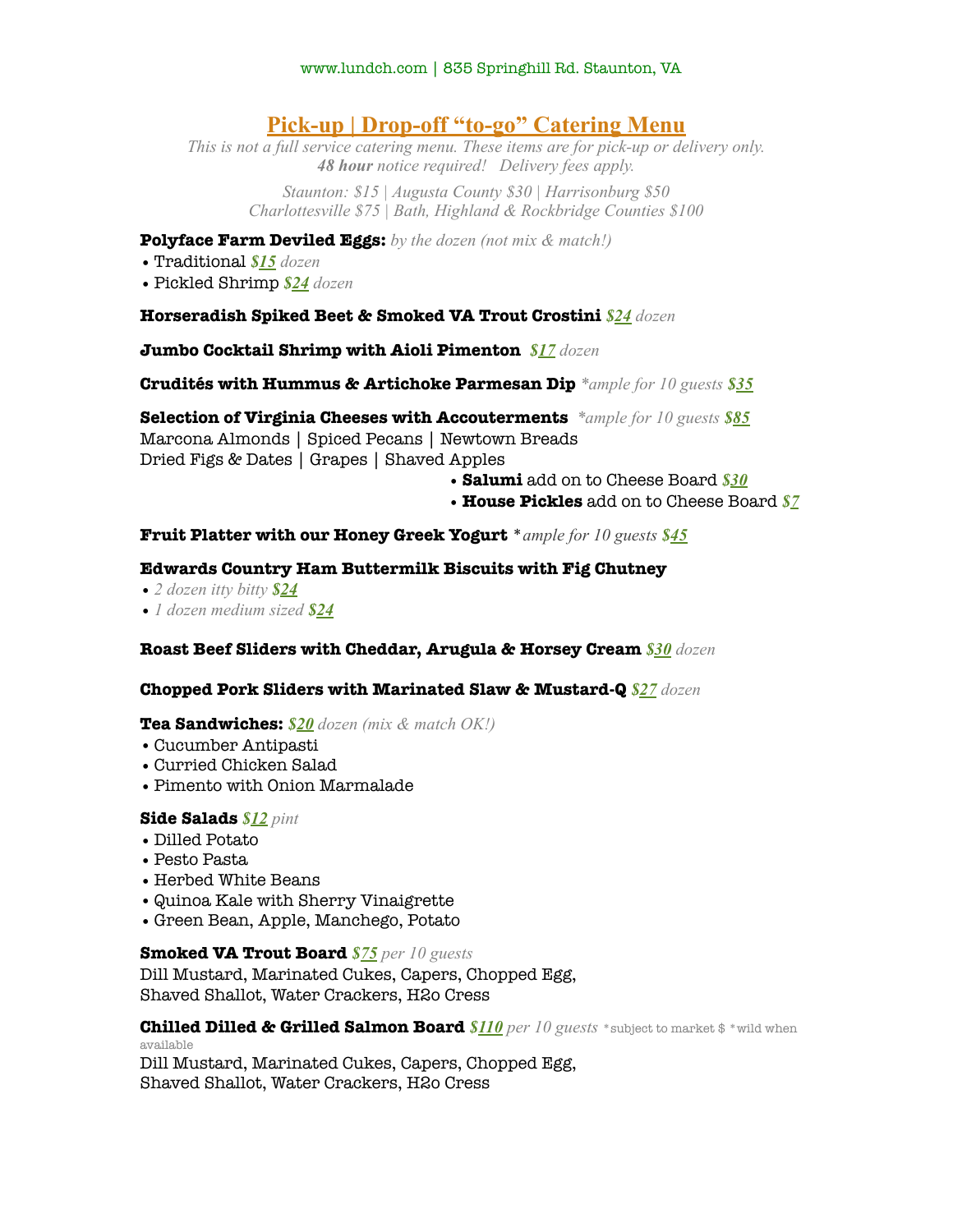### **Sweets** *\$2 each \$22 dozen (mix & match OK!)*

•Truffled Walnut Brownies | Salted Chocolate Chip Cookies | Lemon Cupcakes

### **Dressed-up BBQ: \$250** *per 10 guest (\*available hot or cold!)*

- •Smoked Chopped Pork Shoulder
- •Jerked Chicken
- •Trio of Sauces: Traditional, Mustard, East Carolina
- •Highland County Maple Baked Beans
- Dilly Potato Apple Salad
- Ginger Soy Slaw

### **Dressed-up Taco Bar: \$250** *per 10 guest (\*available hot or cold!)*

- •Braised Beef Barbocoa
- •Enchilada Chicken
- •"Street Corn" Black Beans
- •Fajita Veggie Rice
- Guacamole
- •Pica de Galo
- •Lime Cream
- •Corn Tortillas

### LUNdCH BOX Menu: *Perfect for meetings and picnics!*

- *• Minimum \$100 per order (excluding delivery \*fees)*
- *• Give us names with your order and we'll label them for you!*
- *• Other choices of sandwiches are available!*

### **Curried Chicken Salad Croissant** *\$13*(\*GF)

choice of side: Pesto Pasta Salad or Green salad

### **Cucumber Dill Antipasti Sandwich** *\$13*(V,\*VGN,\*GF)

Roasted Red Peppers, Artichoke & Olive Spread choice of side: Pesto Pasta Salad or Green salad

### **Picnic Chicken** *\$15*

Cornflake Crusted Tender Chicken Breast with Green Bean Salad & Potatoes

### **Trout Nicoise** *\$16*(\*V,\*VGN,GF)

Egg, Olives, Green Beans, Baby Taters & Maters Spiced Pecans, House Vinaigrette

**House Salad** *\$13*(V,VGN,GF) Stover Shop Greens, Roasted & Pickled Veggies Spiced Pecans, House Vinaigrette

V = Vegetarian | GF = Gluten Free | VGN = Vegan |\*=Available

### **Drinks:** *\$2*Mexican Coke, Diet Coke, VA Bottled Water, San Pellegrino Sodas

**Staunton Coffee Co.** regular or decaf *\$30 96 ounces*

**Kitch'n Cook'd or Martin's BBQ Potato chips:** *\$1* **Cookies & Cupcakes:** *\$2* each | *\$22* a dozen